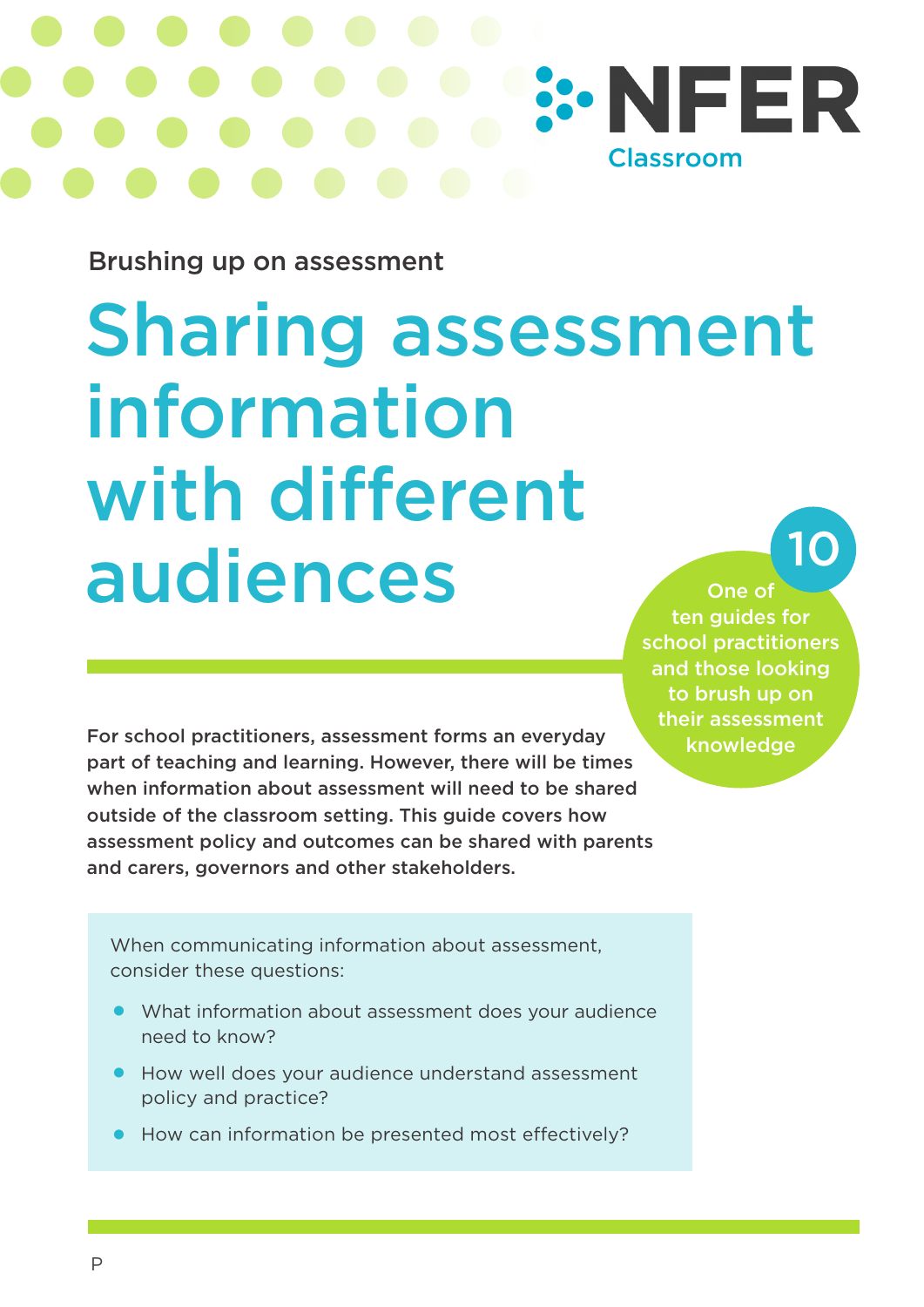### Sharing assessment information with parents and carers



Parents need to understand how their child will be assessed and, when appropriate, they will be informed of assessment outcomes. When communicating with parents, it's important to also be aware that terms you may not think of as jargon or technical (such as mean, formative, summative and standardised score) may be unfamiliar to parents. Our *Glossary* is a good place to start should you need help explaining some key assessment terms. (www.nfer.ac.uk/assessment-glossary).

When discussing assessment outcomes, be honest but constructive. Focus on a child's strengths and explain progress as well as achievement. Many parents are

#### Top tips for communicating with parents:

- Inform parents of assessment policy and class expectations in advance
- Avoid providing unnecessary assessment information
- Clarify any terms that may be technical or seem like jargon
- Give honest but constructive feedback on assessment outcomes
- Put scores into context, and focus on progress as well as attainment

surprised by the differences between education now and when they went to school. Understanding the current system better will help them to support their children at home, to engage with teachers in more meaningful conversation about attainment and progress, and help solve misconceptions. For example, parents of a pupil with low test scores may think that their child is 'failing'. Putting their child's score into context (for instance, by reminding them of his/her starting point) may reassure them that their child is in fact making progress.

#### Ways to share assessment information with parents and carers

There are several ways, both formal and informal, that schools may wish to share assessment information with parents and carers. However, it is helpful to follow an established protocol for communication in order to manage the expectations of parents and carers, and help keep reporting manageable and proportionate for teachers. The following page outlines a few ways schools may communicate assessment information with parents and carers: face-to-face, in writing, and digitally.

Focus on a child's strengths and explain progress as well as achievement.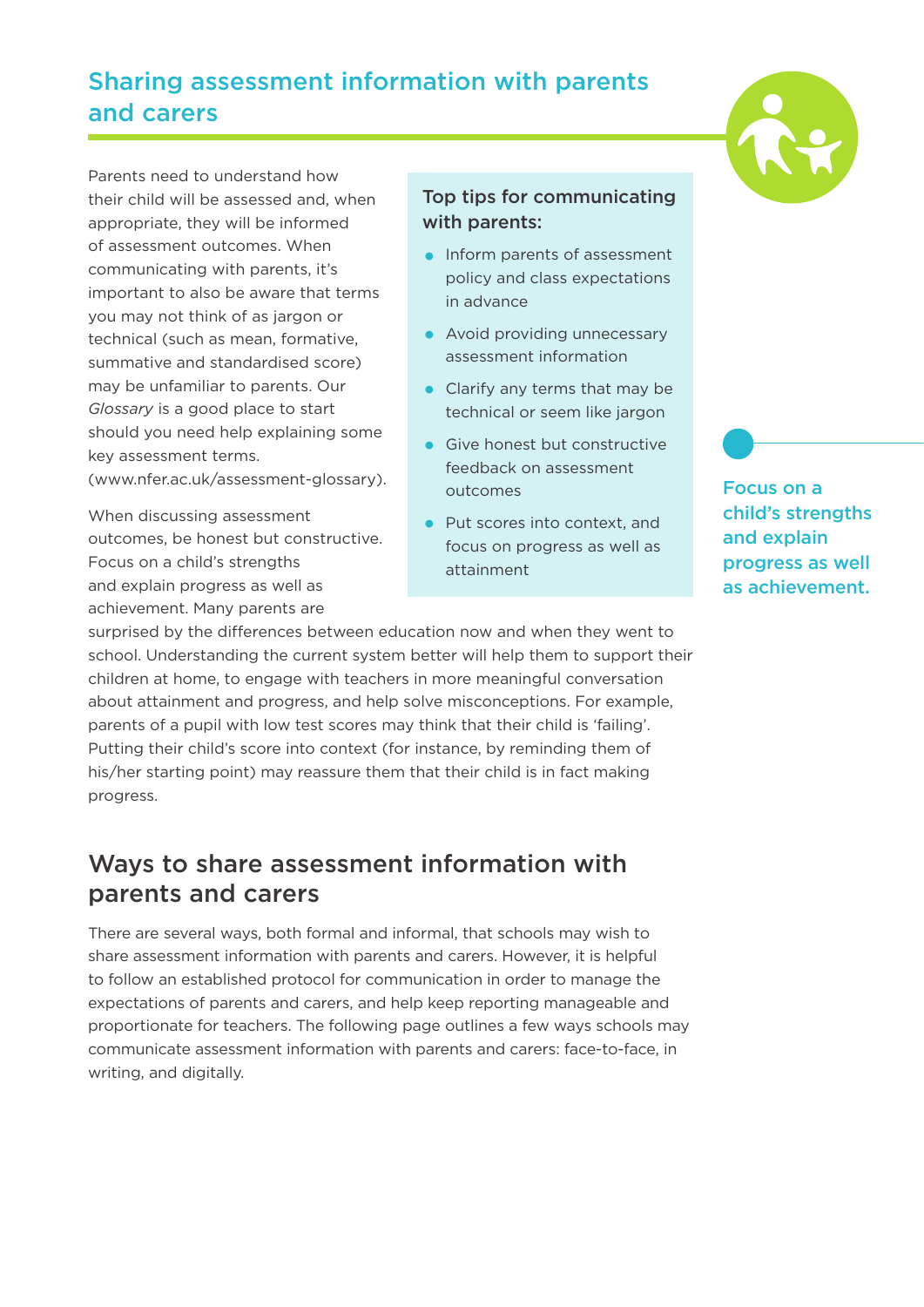#### Face-to-face meetings

As well as informal meetings and parent evenings, some schools meet with parents at the beginning of the year to explain what is expected of the class. This is a good time to share relevant aspects of the assessment policy and examples of assessment activities or feedback.

This can help reduce frustration arising from misunderstandings (for example, parents worrying that homework has not been marked simply because they are not aware that the school's policy is to mark selectively). Some parents will consistently be unable to attend face-to-face meetings. You may want to consider other ways of maintaining contact with these parents.

#### Written communication

Many schools send out curriculum newsletters or topic sheets to tell parents what their child will be studying and assessed on. The frequency of newsletters varies between schools, but they are a good way of maintaining contact with parents and encouraging more involvement with their child's education.

When writing reports, it is important to limit the quantity of information provided so that it is consistent with the level of detail needed by parents and carers, and doesn't become burdensome for teachers. Focus on assessment information that they will find useful – clear information, outlining the pupil's strengths and areas for development. It may help to summarise any key terms or caveats. For example, you may want to point out that test performance can vary and that care is needed in interpreting results where a pupil is just above or below a particular boundary or threshold.

To minimise report length, some schools use a grading system of achievement and attitude for individual subjects, with written sections providing information about particular strengths and weaknesses rather than generalised comments. There is often a page for self-assessment of progress by pupils and for parents' comments. If reports are produced early in the school year (for example, in the spring term) with only statutory reporting (see overleaf) at the end of the school year, there is time for follow-up action to improve areas identified for development.

Some commercial assessment providers, such as NFER, offer online analysis tools (at no further cost) to support their assessment materials, which can generate easy-to-interpret reports based on pupil data in a few clicks. These can be useful in efficiently summarising information that can be shared with parents and carers. You may come across other software or technologies that offer automated reporting. However, be aware of those that may still be resource intensive despite appearing to save time, or that may appear too impersonal to parents and carers.

When writing reports, it is important to limit the quantity of information provided.



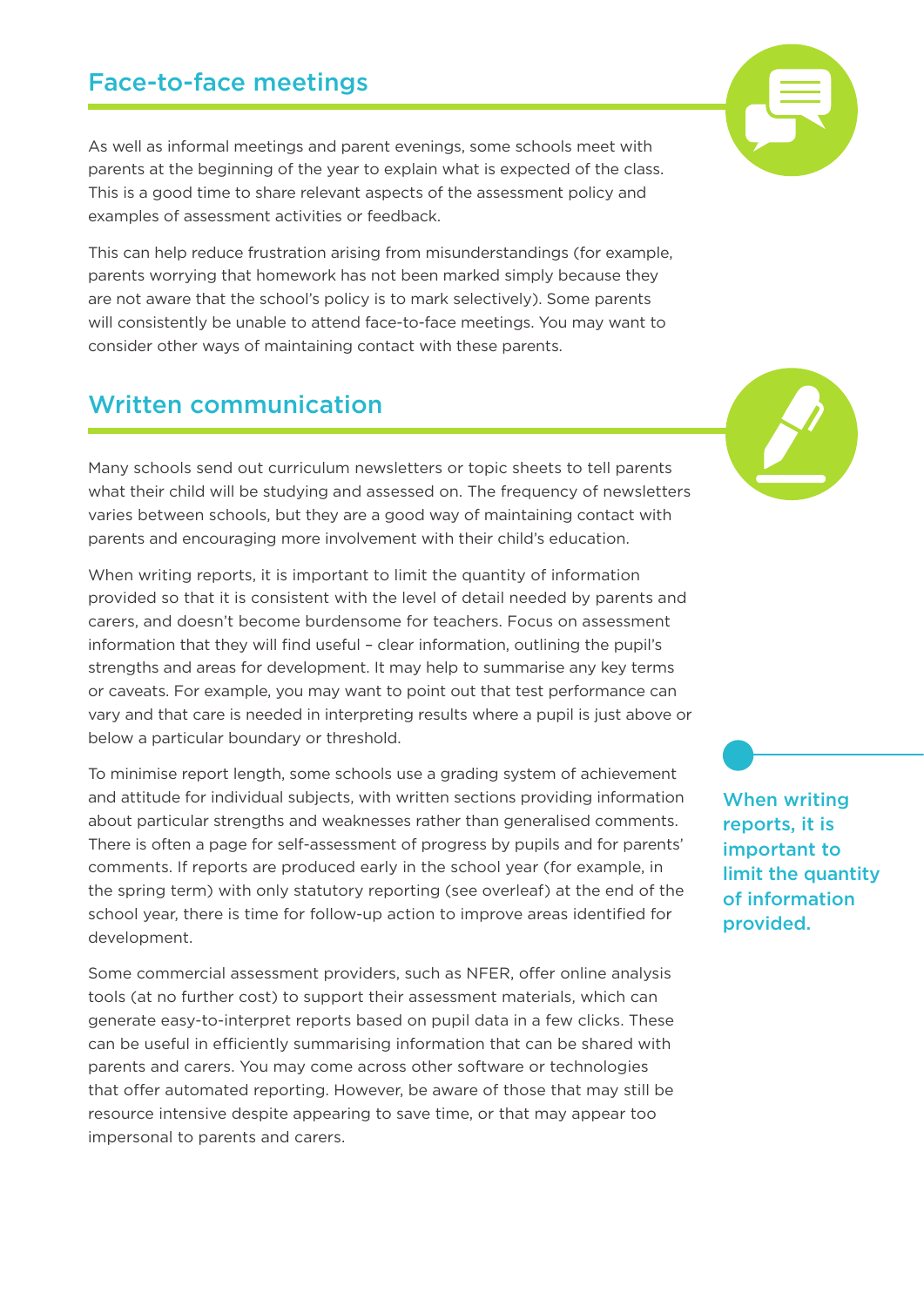#### Statutory Reporting

In England, it is currently a statutory requirement to report national curriculum assessment outcomes for pupils in years 2 and 6 to parents. These should be complemented by results from ongoing teacher assessment. For all year groups, reported results should be put into context and should reflect the school's assessment policy. For instance, achievement can be reported in relation to national expectations, such as 'below', 'in line with' or 'above'. This can help to make test scores more meaningful for parents.

In Wales, teachers and/or practitioners are required to report progress twice during the Foundation Phase – a baseline and an end of Foundation Phase assessment. At key stages 2 and 3 statutory reporting is required at the end of the key stage, for each eligible learner in specified subjects. Teachers are also required to assess learners' literacy and numeracy skills across the curriculum formatively using the Literacy and Numeracy Framework (LNF) and report to parents annually on progress and next steps. A new curriculum and accompanying assessment arrangements will be published in 2020, for use throughout Wales from 2022.

#### Digital communication

In the past, communication between the school and home relied heavily upon 'pupil post.' In recent years, however, technology has played an increasingly key role in creating more effective channels of communication. Many schools now share information with parents via web portals, emails, e-newsletters, automated electronic messaging systems or a variety of digital apps. This reduces the risk of printed information getting lost and can better facilitate two-way communication between schools and parents.

#### What schools MUST share publicly

In England, each school must publish specific information on its website to comply with The School Information (England) (Amendment) Regulations 2016. For schools with Year 6, this includes the most recent key stage 2 results and a link to the performance tables service.

In Wales, schools have a regulatory duty to publish their most recent comparative report on school performance in their Reports to Parents, the Governors' Annual Report and the School Prospectus.

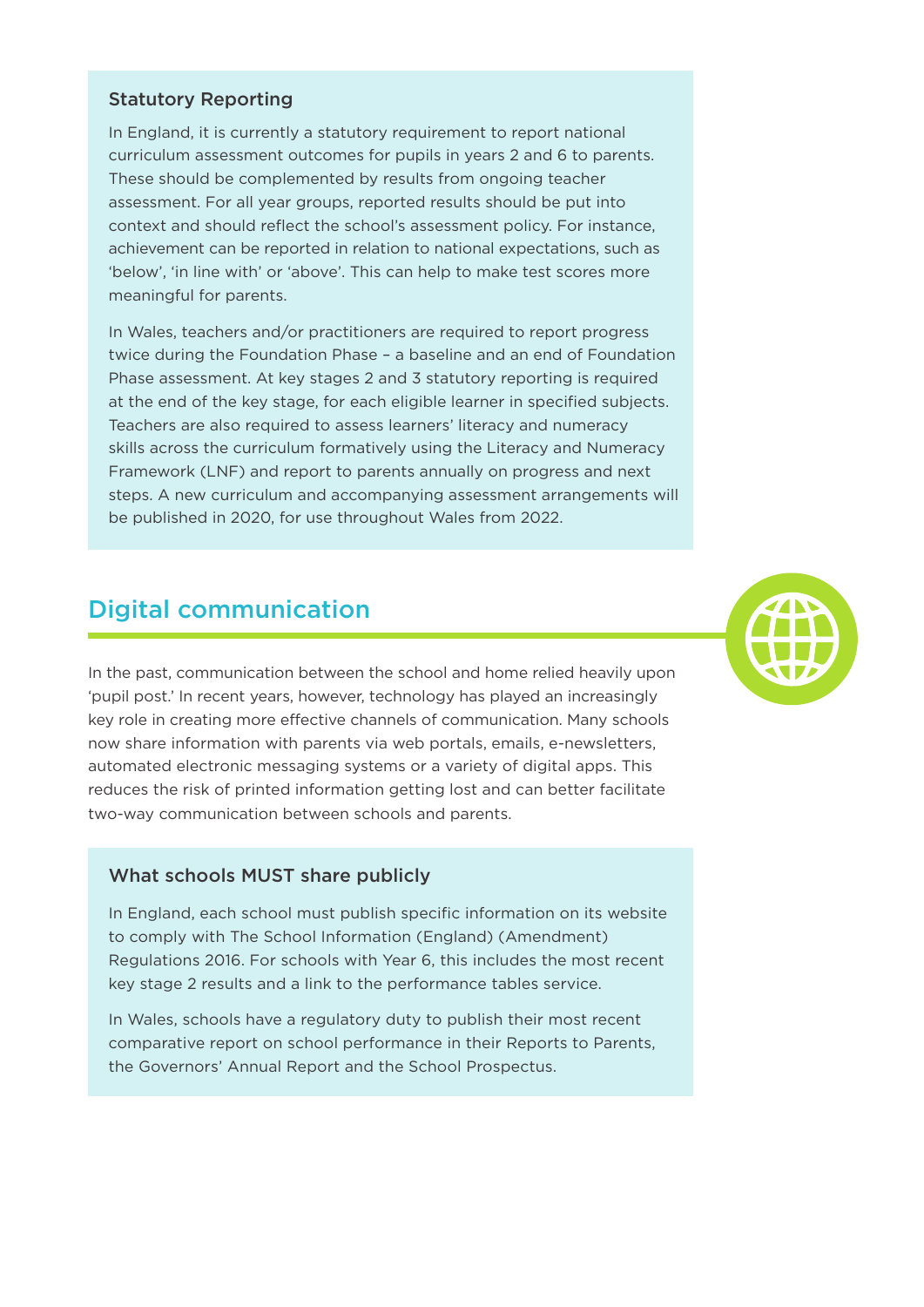### Sharing assessment information with governing bodies

Relevant assessment data should be shared with the full governing body or the committee that deals with the curriculum with an opportunity for the governing body to ask questions and act as a critical friend. However, they should be prepared to receive information in whatever form it is being used in the school, and should agree with school leaders what data they need and when in order to fulfil their role effectively and avoid making ad hoc requests.

Like parents, governors may need help understanding assessment terms. Some may come from a business background where similar terms may have different meanings. Governors need a wide view of assessment issues and it is particularly helpful to put assessment information into context, so they know what is expected of each cohort and can understand why (particularly in a small school) performance may vary from year to year. It might also be helpful to invite governors into school to observe assessments, especially types they may be unfamiliar with, such as assessment for learning (AfL). Make sure you keep governors with specific responsibilities for assessment up-to-date with relevant issues.

### Sharing assessment information for school self-evaluation

The aim of self-evaluation is to identify evidence of strengths and weaknesses, leading to improved outcomes for the school and its pupils. School managers may ask teachers to provide assessment information for the purpose of selfevaluation, which may include data from formal assessment, teachers' anecdotal observations and records of self or peer assessment. Good self-evaluation should be like good assessment practice – an ongoing, continuous process used to ensure that all pupils make good progress. However, the record-keeping involved should not be cumbersome and unnecessary recording should be avoided. Your school's assessment policy should set out what is expected in regards to recording and reporting assessment outcomes. New guidance on data management in relation to assessment has also been published by the **Teacher Workload Advisory Group** in their *'Making data work'* report released in October 2018.



Relevant assessment data should be shared with the full governing body or committee dealing with the curriculum